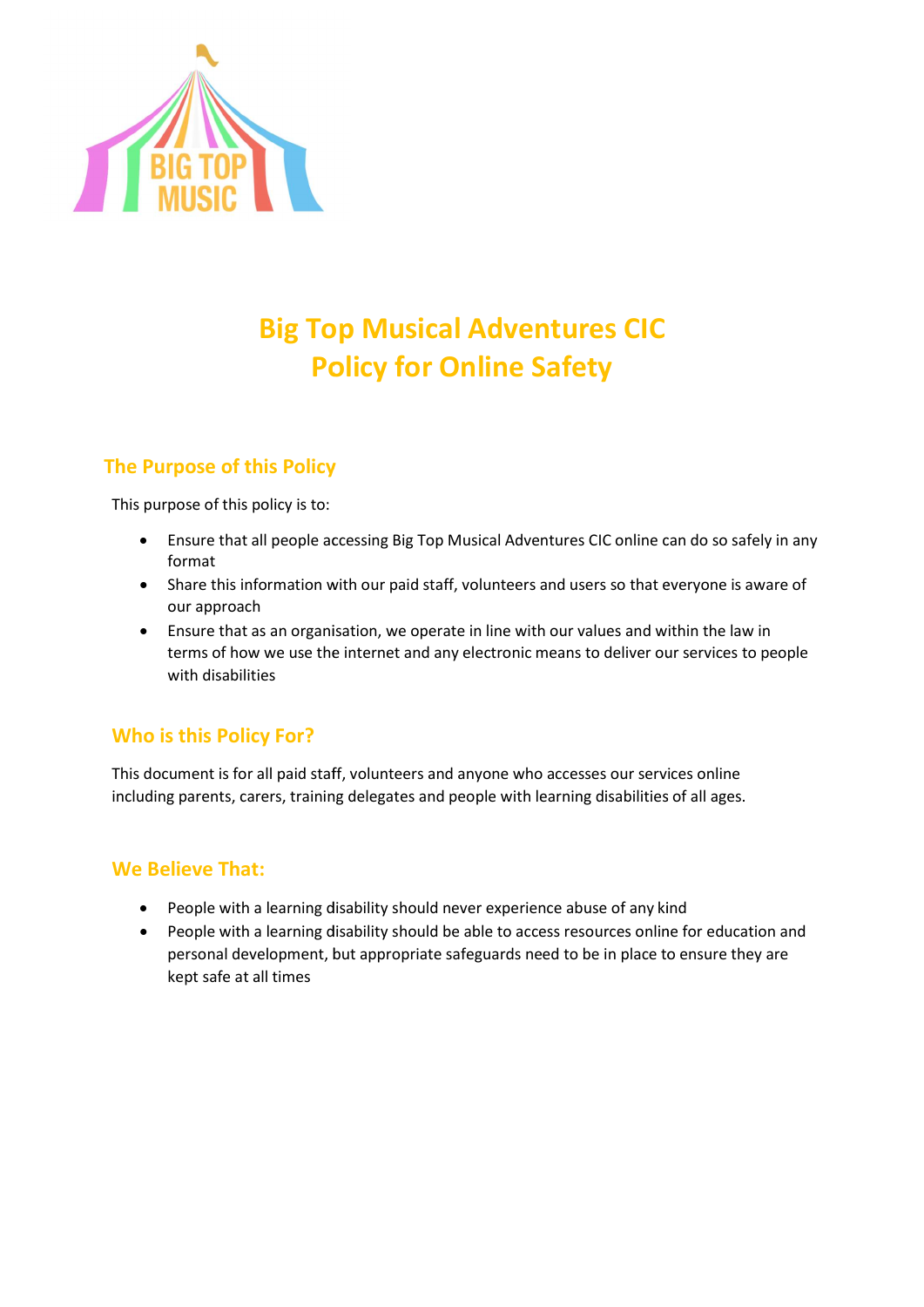## We Recognise That:

- The online world provides everyone with many opportunities, however it can also present risks and challenges
- We have a duty to ensure that all children, young people and adults involved in our organisation are protected from potential harm online
- All people with a learning disability have the right to equal protection from all types of harm or abuse

### We will Keep People Safe By:

- Link our existing safeguarding procedures to our online work, so that everyone knows how to raise any concerns
- Review and update any online security systems as necessary
- Ensure that personal information related to people with a learning disability, their parents/carers, staff, volunteers, and our charity supporters is held securely and in accordance with our GDPR and Data Protection Policy
- Endeavour to provide further support and training/signposting for staff and volunteers about safety online when appropriate or if requested

#### Social Networking Sites

 • Roles with Big Top Musical Adventures CIC requires a high degree of professionalism and confidentiality

• Use such sites with extreme caution, being aware of the nature of what you are publishing on-line in relation to your professional position. Do not publish any information online which you would not want people to see.

• Under no circumstances should children or young people, past or present who have/are attending Big Top Musical Adventures CIC activities be added as friends/contacts, unless known to you as a friend or relative prior to attending Big Top Musical Adventures CIC activities.

• Under no circumstances should Big Top Musical Adventures CIC interact directly with children or young people, past or present who have/are attending Big Top Musical Adventures CIC activities using social networking platforms.

• Under the remit of safeguarding, we ask that you tell the DSL if you have additional regular contact with families, other than during Big Top Musical Adventures CIC activities which requires you to share contact information.

• Where applications allow the posting of messages online, users must be mindful that the right to freedom of expression applies only to lawful conduct.

Any communications made in a professional capacity through social media must not either knowingly or recklessly:

- place a child/young person or vulnerable adult at risk of harm;
- bring Big Top Musical Adventures into disrepute.
- breach confidentiality
- breach data protection legislation

 • breach copyright Users of social networking media should not communicate anything that could be considered discriminatory against, or cause bullying or harassment of any individual, for example by: making offensive or derogatory comments relating to sex, gender reassignment, race (including nationality), disability, sexual orientation, age, religion or belief.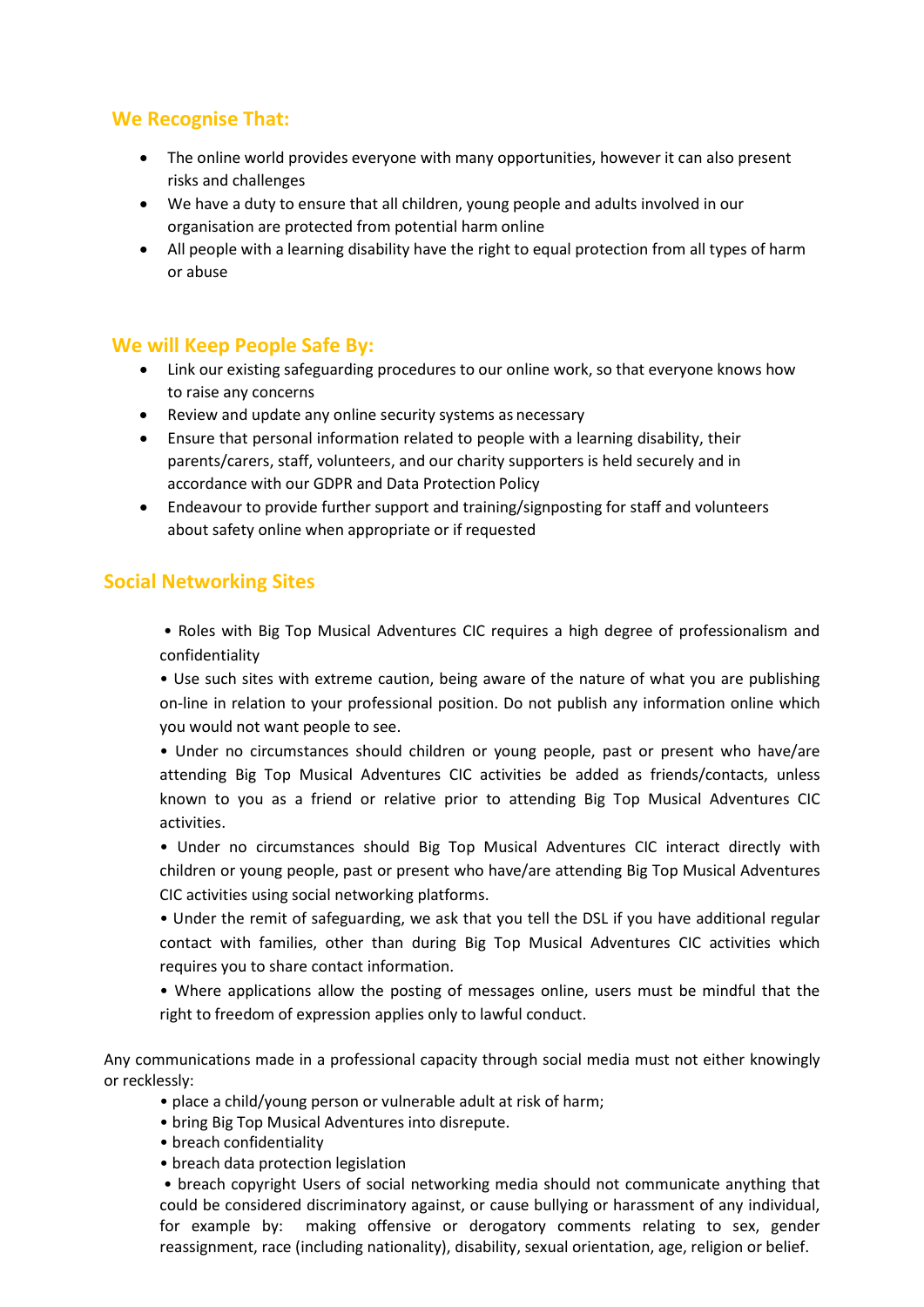• using social media to bully another individual; or posting images that are discriminatory or offensive or links to such content.

## Published Content and Use of Images

 As part of Big Top Musical Adventures CIC activities, families/parents/carers/teachers may take photographs and record images of individuals.

- Consent from parents/carers for photographs and videos to be taken of their child/young person should be obtained by the relevant partner organisation.
- Any photographs and videos taken by parents/carers at Big Top Musical Adventures CIC activities for their own personal use are not covered by data protection legislation. However, we will ask that photos or videos with other children/young people are not shared publicly on social media for safeguarding reasons, unless all the relevant parents/carers have agreed to this.
- If a parent/carer/partner organisation shares an image of their child/young person on Big Top Musical Adventures CIC public social networking sites, such as Facebook, this image may be shared again using the same platform. The image will not be used in any other format or site without further seeking consent from the relevant parties.
- When using photographs and videos in this way we will not accompany them with any other personal information, to ensure the person cannot be identified.
- Consent can be refused or withdrawn at any time.
- If consent is withdrawn, we will delete the photograph or video and not distribute it further.
- When taking photos or videos it is not permitted for Big Top Musical Adventures CIC staff to use personal equipment. This includes integral cameras on mobile phones.

## If an online safeguarding incident occurs, we will respond to it by:

- Engaging our usual incident reporting and follow up procedures for any safeguarding related incidents that occur
- Referring to our Policy documents (see below) for any detailed information and/or further instruction
- Ensuring that we always act on any incident report and that this is logged in accordance to our Privacy and Data Policy

## Related Policies and Procedures

This Policy statement should be read alongside our organisational policies and procedures,

including:

- Big Top Musical Adventures CIC Safeguarding Children and Adults at Risk Policy
- Big Top Musical Adventures CIC Privacy Policy